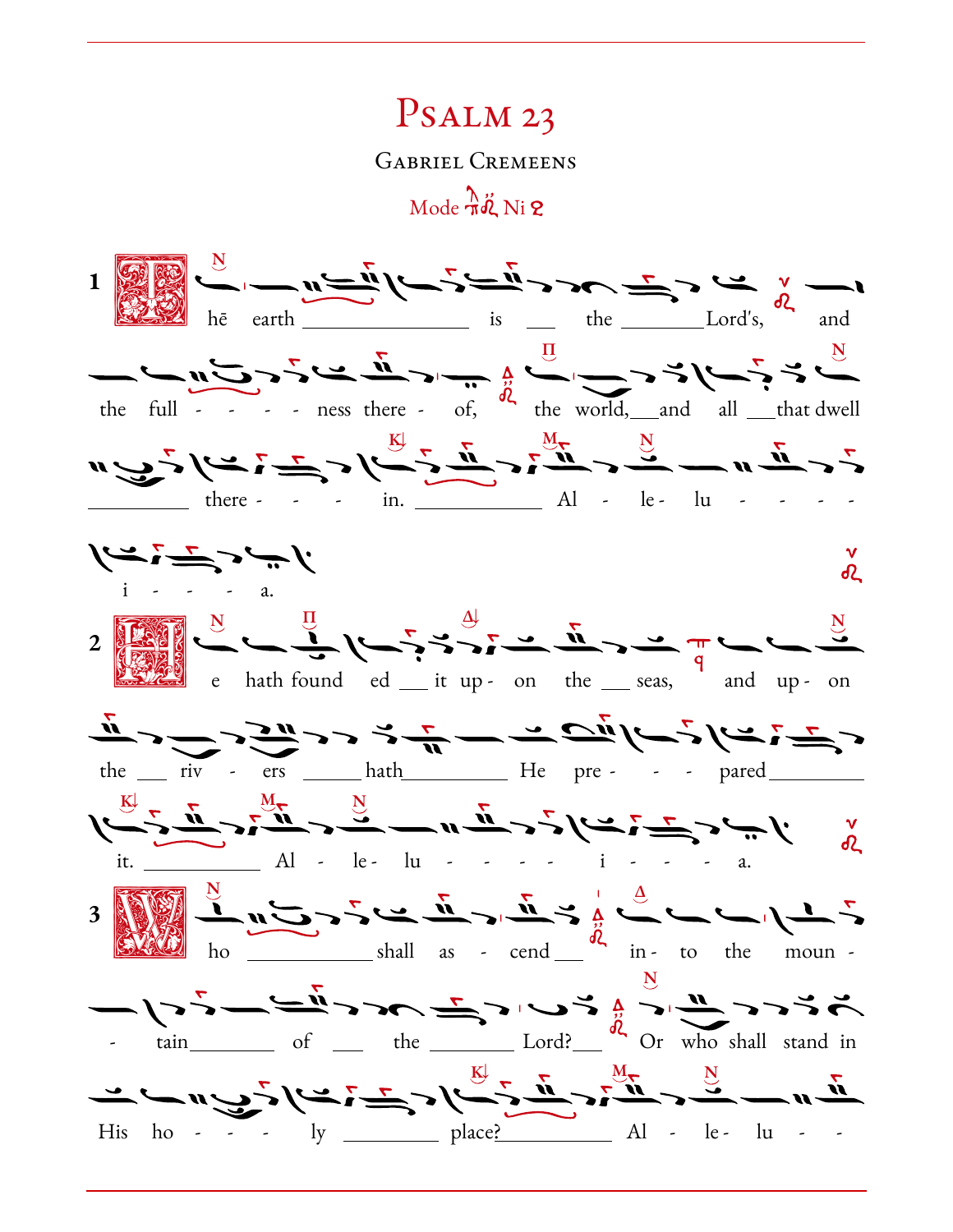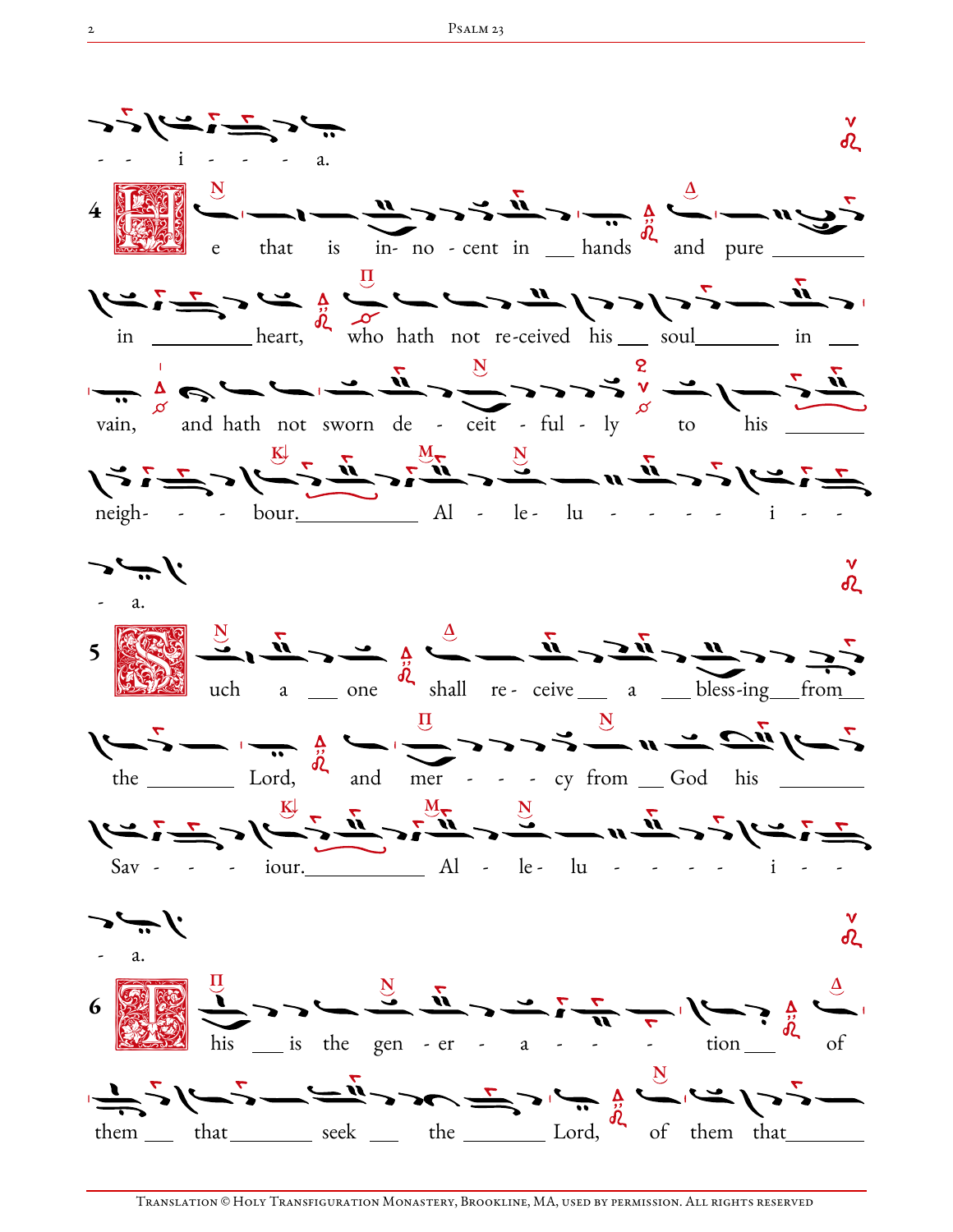الاس کے ایسے تاس کے ساتھ سے مسلم کے اس کے دیکھیے تھا کہ اس کے اس کے اس کے دیکھیے تھا کہ اس کے اس کے دیکھیے تھا<br>میں اس کے باہر کے باہر کی باہر کی ساتھ ہے کہ اس کے دیکھیے تھا کہ اس کے باہر کی باہر کر دیکھیے تھا کہ اس کے باہ seek the face of the God of Ja - - - cob.  $M_{\nabla}$  N d2 Al - le lu - - - - i - - - a.  $7$ Ν Δ up your gates,  $\qquad \qquad$  O ye princ - - es; and be ye lift - ed  $\frac{v}{v}$  up,  $\frac{v}{v}$  be  $\frac{v}{v}$  ev- er - last -Ν  $\frac{1}{2}$  -  $\frac{1}{2}$  ing <u>electron states</u>, and the King of  $\_\_$  Glo- - - $K = \sum_{n=1}^{\infty}$  M ry shall en \_\_\_\_\_\_\_\_\_\_\_ ter \_\_\_\_\_\_\_\_\_ in. \_\_\_\_\_\_\_\_\_\_ Al - le - $\frac{u}{u}$  -  $\frac{u}{u}$  -  $\frac{v}{u}$  -  $\frac{v}{u}$  -  $\frac{v}{u}$  -  $\frac{v}{u}$  -  $\frac{v}{u}$  -  $\frac{v}{u}$  -  $\frac{v}{u}$ R  $\begin{picture}(180,10) \put(0,0){\line(1,0){15}} \put(15,0){\line(1,0){15}} \put(15,0){\line(1,0){15}} \put(15,0){\line(1,0){15}} \put(15,0){\line(1,0){15}} \put(15,0){\line(1,0){15}} \put(15,0){\line(1,0){15}} \put(15,0){\line(1,0){15}} \put(15,0){\line(1,0){15}} \put(15,0){\line(1,0){15}} \put(15,0){\line(1,0){15}} \put(15,0){\line($ is this King  $\frac{\ }{\ }$  of  $\frac{\ }{2}$  Glo- -- - ry? Γ The Lord strong and  $\_\_$  might - -  $\_\mathrm{y,} \_\_$  the Lord, Ν Κ↓ Μ Ν might - - - y \_\_ in \_\_\_\_\_\_ war. \_\_\_\_\_\_\_\_ Al - le - lu - $\frac{\partial}{\partial t}$  $\mathbf v$ R  $\begin{picture}(180,10) \put(0,0){\line(1,0){10}} \put(10,0){\line(1,0){10}} \put(10,0){\line(1,0){10}} \put(10,0){\line(1,0){10}} \put(10,0){\line(1,0){10}} \put(10,0){\line(1,0){10}} \put(10,0){\line(1,0){10}} \put(10,0){\line(1,0){10}} \put(10,0){\line(1,0){10}} \put(10,0){\line(1,0){10}} \put(10,0){\line(1,0){10}} \put(10,0){\line($ Ν Γ up your gates, O ye princ - es;